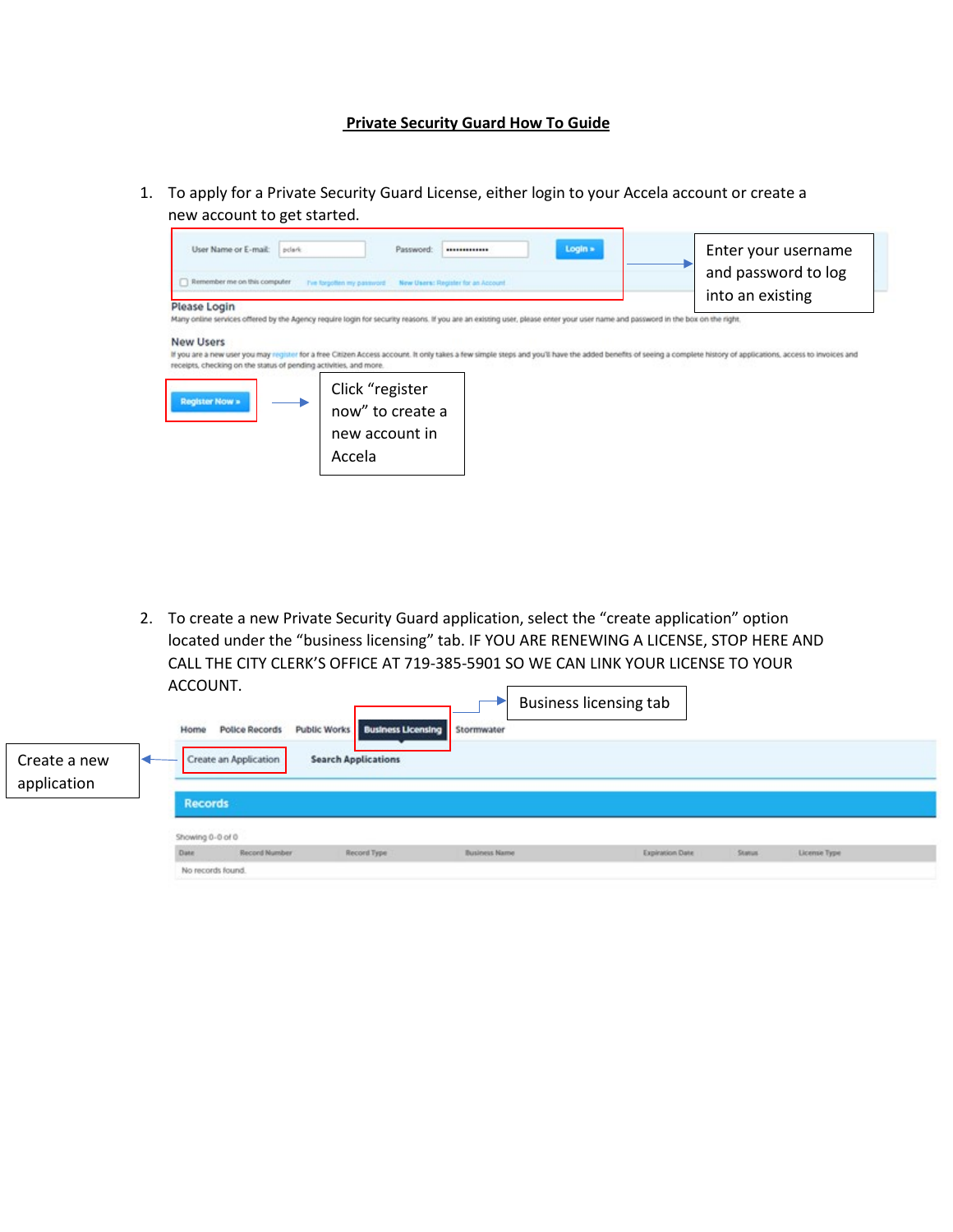3. Read the General Disclaimer and check the box below to acknowledge you read the General Disclaimer.

| <b>Create an Application</b><br><b>Search Applications</b>                                                                                                                                           |                           |  |
|------------------------------------------------------------------------------------------------------------------------------------------------------------------------------------------------------|---------------------------|--|
| <b>Online Application</b>                                                                                                                                                                            |                           |  |
| Welcome to the City Clerk's Online Business Application System. Using this system, you can submit and update information, pay fees, and track the status of your application.                        |                           |  |
| If you are applying for a renewal application, please make sure you have worked with the City Clerk's office to link your accounts PRIOR to creating an application.                                 |                           |  |
| Please "Allow Pop-ups from This Site" before proceeding. You must accept the General Disclaimer below before beginning your application.                                                             |                           |  |
|                                                                                                                                                                                                      |                           |  |
| <b>General Disclaimer</b><br>While the Agency attempts to keep its Web information accurate and timely, the                                                                                          | The box containing the    |  |
| Agency neither warrants nor makes representations as to the functionality or<br>condition of this Web site, its suitability for use, freedom from interruptions or from                              |                           |  |
| computer virus, or non-infringement of proprietary rights. Web materials have                                                                                                                        | <b>General Disclaimer</b> |  |
|                                                                                                                                                                                                      |                           |  |
|                                                                                                                                                                                                      |                           |  |
|                                                                                                                                                                                                      |                           |  |
|                                                                                                                                                                                                      |                           |  |
| Check the box to state you                                                                                                                                                                           |                           |  |
| <b>Continue Application »</b><br>have read the General                                                                                                                                               |                           |  |
| been compiled from a variety of sources and are subject to change without notice<br>from the Agency as a result of updates and corrections.<br>I have read and accepted the above term<br>Disclaimer |                           |  |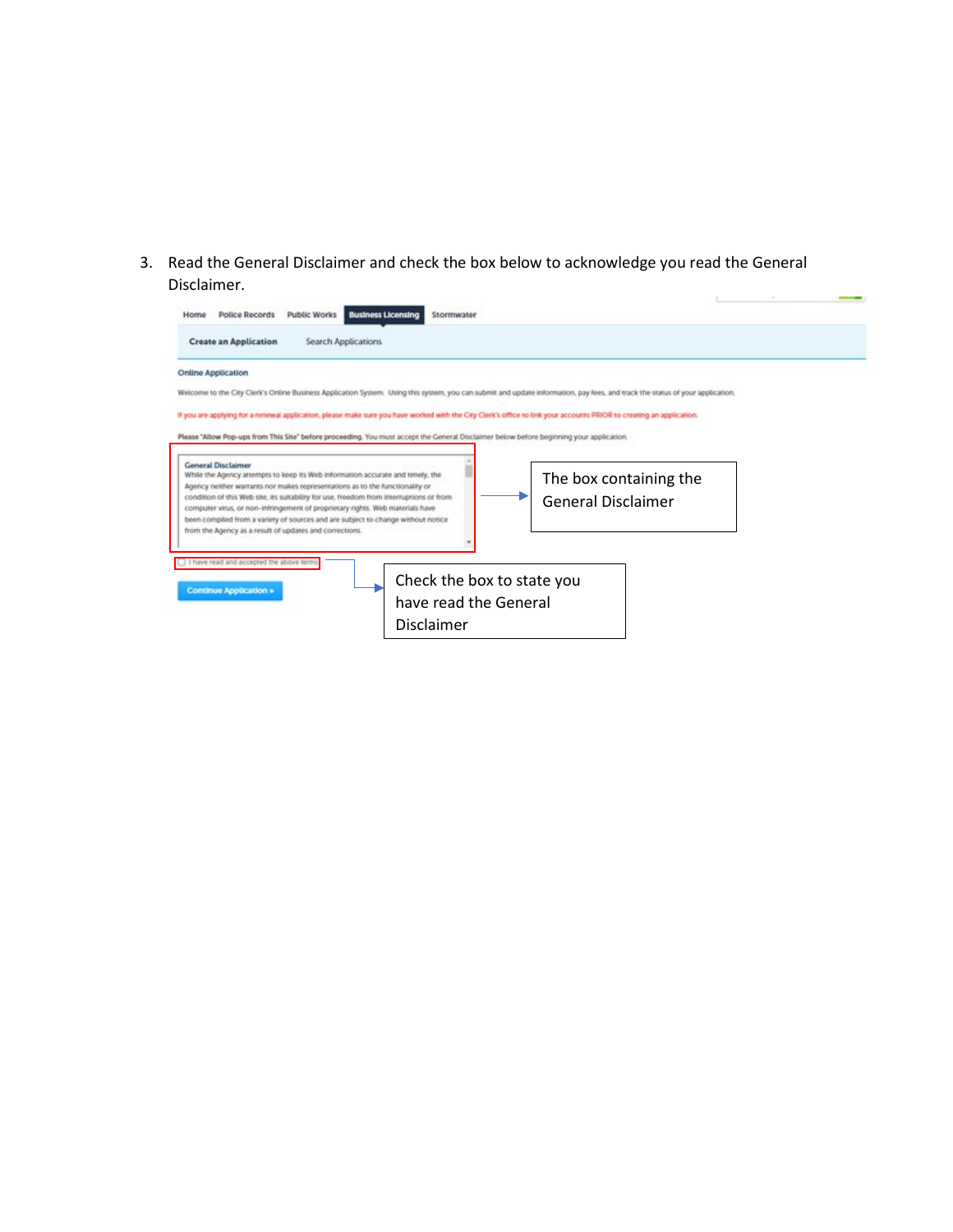4. Select "General Business" from the drop-down menu. Then proceed with the application.

| $\blacktriangledown$ Business<br><b>Contractor Application</b><br><b>General Business Application</b><br>Pedal Cab Application<br>Security License Application | Select "Security License<br>Application" from the drop<br>down menu |
|----------------------------------------------------------------------------------------------------------------------------------------------------------------|---------------------------------------------------------------------|
| <b>Continue Application »</b>                                                                                                                                  |                                                                     |

5. Provide the name business trade name in the "Business/Applicant Name" box. If your business does not use a trade name, just provide the entity name. If you are applying as a sole proprietor, provide the name of the sole proprietor. LEAVE THE GENERAL DISCRIPTION BOX BLANK

| <b>Detail Information</b>                             |                                                                                                                                                      |
|-------------------------------------------------------|------------------------------------------------------------------------------------------------------------------------------------------------------|
| Please leave the "General Description" section blank. | If applying for a company license, enter the business trade name below. If applying as an individual, enter your name.                               |
| <b>Business/Applicant</b><br>Name:                    | Put the business' trade name in this box or entity<br>name if you aren't using a tradename. If a sole<br>proprietor, put the name of the proprietor. |
| <b>General Description:</b>                           | Leave this box BLANK                                                                                                                                 |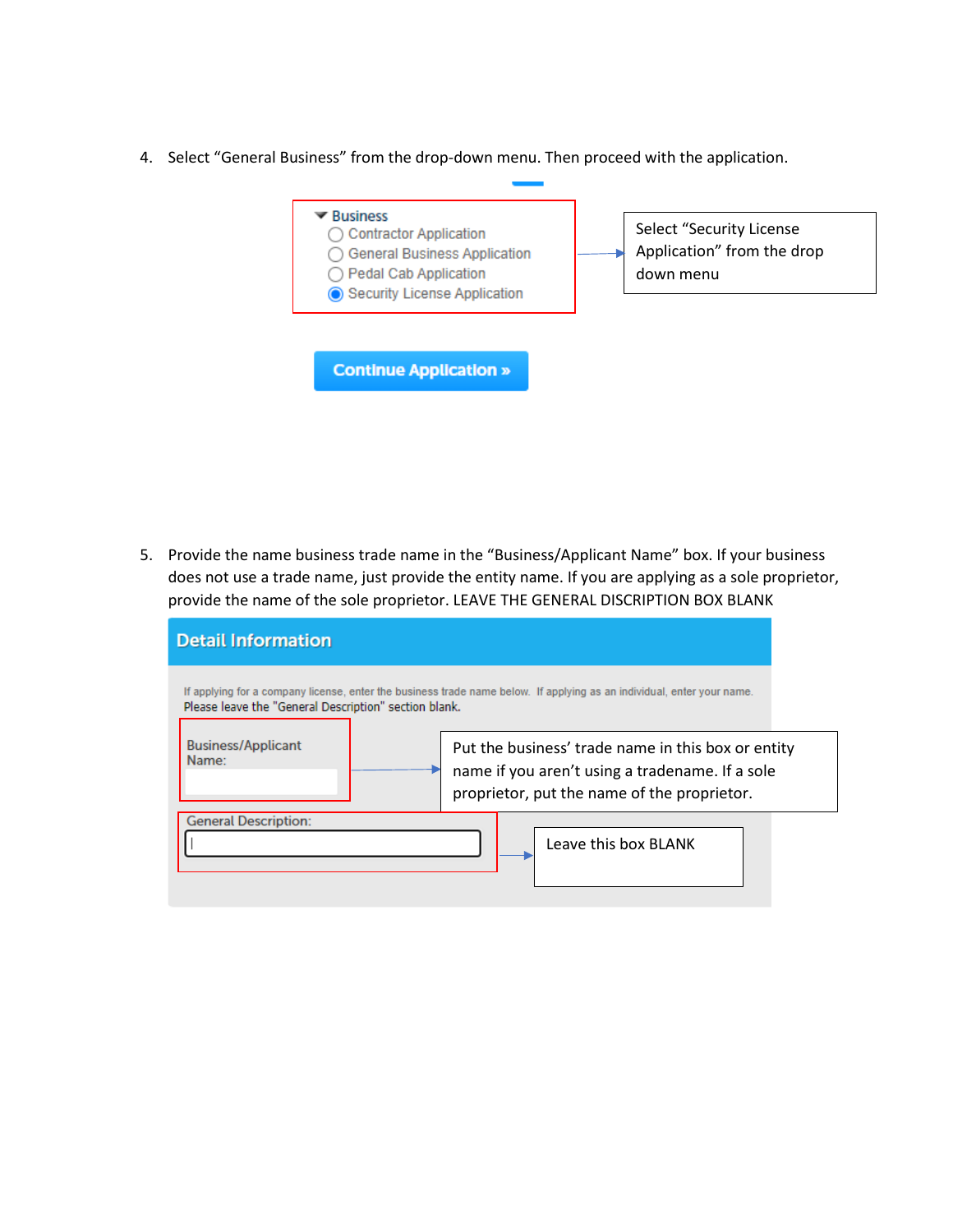6. The next step is adding contacts to the business license. Each license requires at a minimum an "Applicant" (this will be the business if an entity. Provide business information) and a "Resident Agent for Service" (this is who would accept legal service on behalf of the business. The individual or entity listed as the Resident Agent MUST be located in the State of Colorado).

| <b>Required Contact Type</b><br>Applicant      | Minimum<br><b>Resident Agent for Service 1</b> |                     | Shows the required contacts. One<br>Applicant and one Resident Agent<br>for Service. The triangle warning<br>next to each contact type means |
|------------------------------------------------|------------------------------------------------|---------------------|----------------------------------------------------------------------------------------------------------------------------------------------|
| <b>Select from Account</b><br>Showing 0-0 of 0 |                                                | <b>Add New</b>      | the minimum number has not<br>been created.                                                                                                  |
| <b>Full Name</b>                               | <b>Business Name</b>                           | <b>Contact Type</b> |                                                                                                                                              |
| No records found.                              |                                                |                     | You can select contacts that were previously<br>created on the account, or you will "Add<br>New" to create new contacts.                     |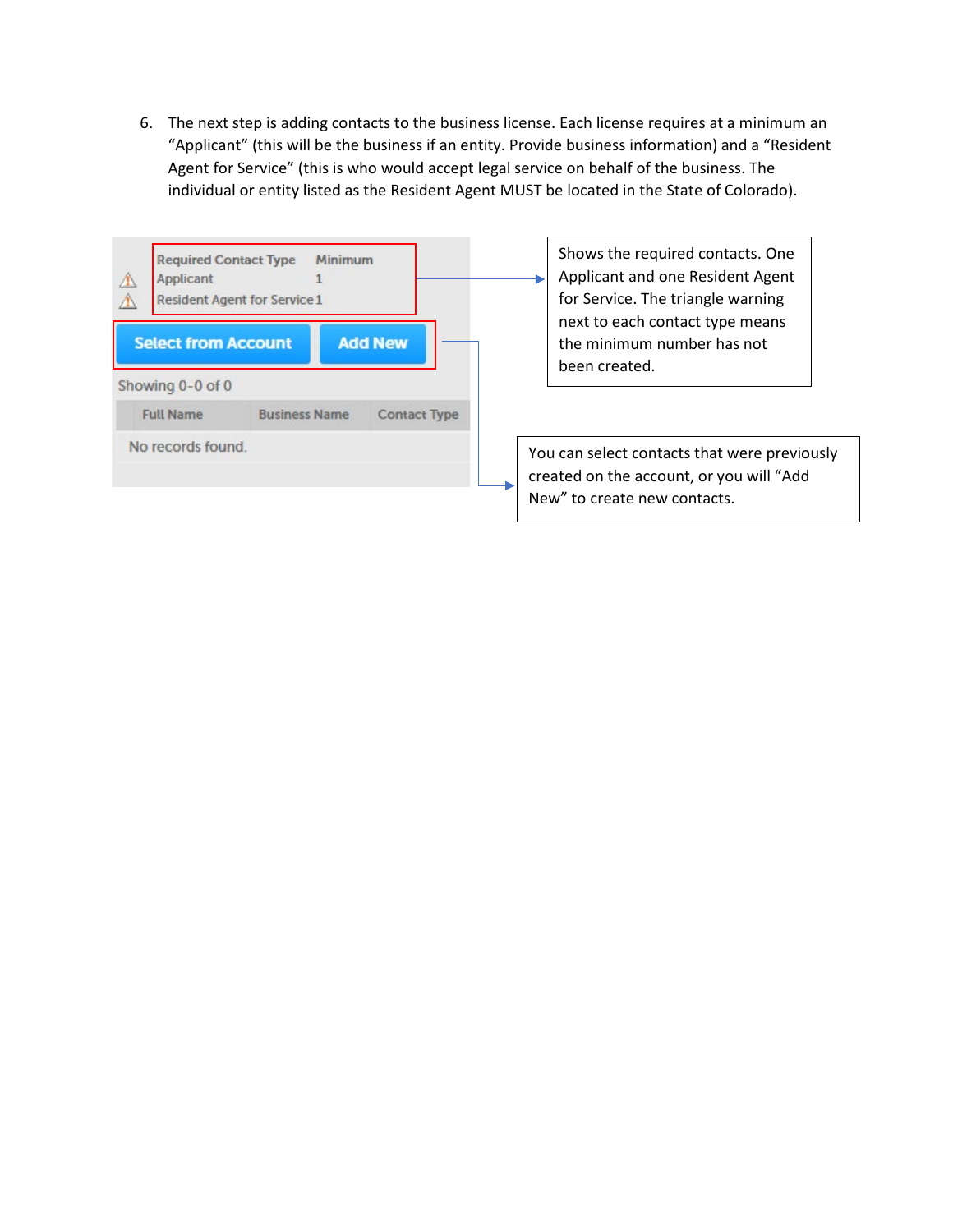7. When adding a new contact, follow the prompts and complete all sections with a red asterisk. The "CC Address, City, State, and Zip Code" all reference the City, State, and Zip Code associated with the credit card that will be used to pay. When you scroll down to the bottom of the "Contact information screen" you will see an "Add Additional Contact Address" option. That is where you will put the either mailing/physical address for the business or the residential address for individuals. INFORAMTION LISTED FOR CONTACTS ON THE BUSINESS LICENSE MUST BE PERSONAL INFORMATION TO COMPLY WITH CITY CODE.

| <b>Contact Information</b> |                  |         |                                          |                                 | × |
|----------------------------|------------------|---------|------------------------------------------|---------------------------------|---|
|                            | · First:<br>John | Middle: | *Last:<br>Doe                            | Provide the name<br>of who this |   |
| Name of Business:          |                  |         |                                          | contact is for                  |   |
| John Doe Enterprises       |                  |         |                                          |                                 |   |
| Country:<br>United States  |                  |         |                                          |                                 |   |
| *CC Address:               | റ                |         |                                          |                                 |   |
| 123 Main Street            |                  |         |                                          |                                 |   |
| *CC City:                  |                  |         | Provide the Street, City, State, and Zip |                                 |   |
| Colorado Springs           |                  |         | Code of the credit card that will be     |                                 |   |
| *CC State:                 |                  |         | used to pay for the application          |                                 |   |
| co                         |                  |         |                                          |                                 |   |
| *CC Zip:<br>80903          |                  |         |                                          |                                 |   |
| Home Phone:                | Work Phone:      |         | Mobile (or Primary) Phone:               |                                 |   |
| $(719) 555 - 5555$         |                  |         |                                          |                                 |   |
| Fax:                       |                  |         |                                          |                                 |   |
|                            |                  |         |                                          |                                 |   |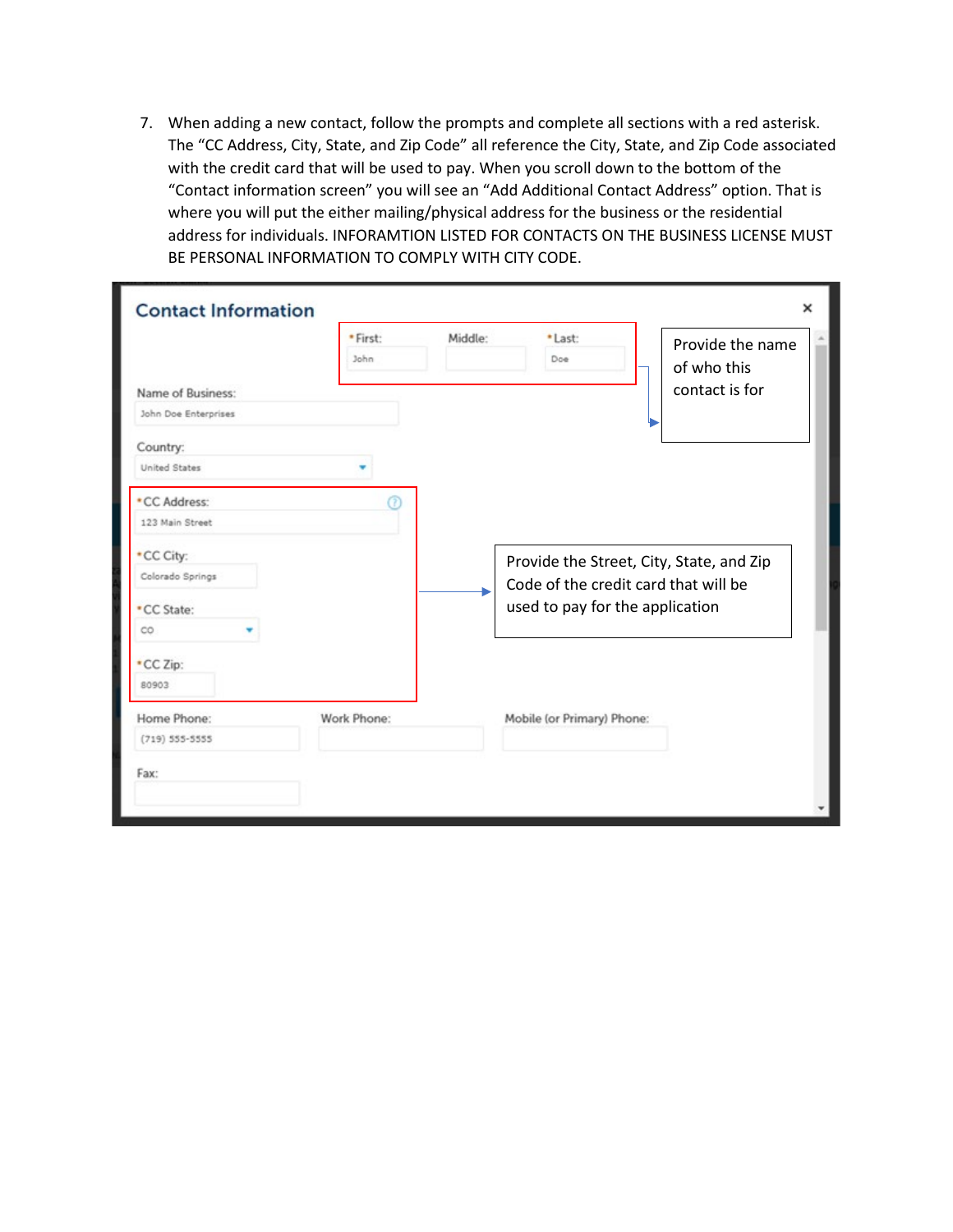| <b>Contact Information</b>                           |                                                                                            | $\times$ |
|------------------------------------------------------|--------------------------------------------------------------------------------------------|----------|
| Country/Region:<br><b>United States</b>              |                                                                                            |          |
| Address Type:<br><b>Business</b>                     | You will want to provide a physical and mailing<br>address (if different for the business) |          |
| Address Line 1:<br>123 Main Steet                    |                                                                                            |          |
| Address Line 2:                                      |                                                                                            |          |
| Address Line 3:                                      |                                                                                            |          |
| City:<br>Colorado Springs                            |                                                                                            |          |
| State:<br>co                                         | Provide the Street, Unit Number,<br>City, and Zip Code for the address<br>↳                |          |
| ZIP Code:<br>80903                                   | type being completed                                                                       |          |
| <b>Save and Close</b><br><b>Save and Add Another</b> | <b>Clear</b><br><b>Discard Changes</b>                                                     |          |
|                                                      |                                                                                            |          |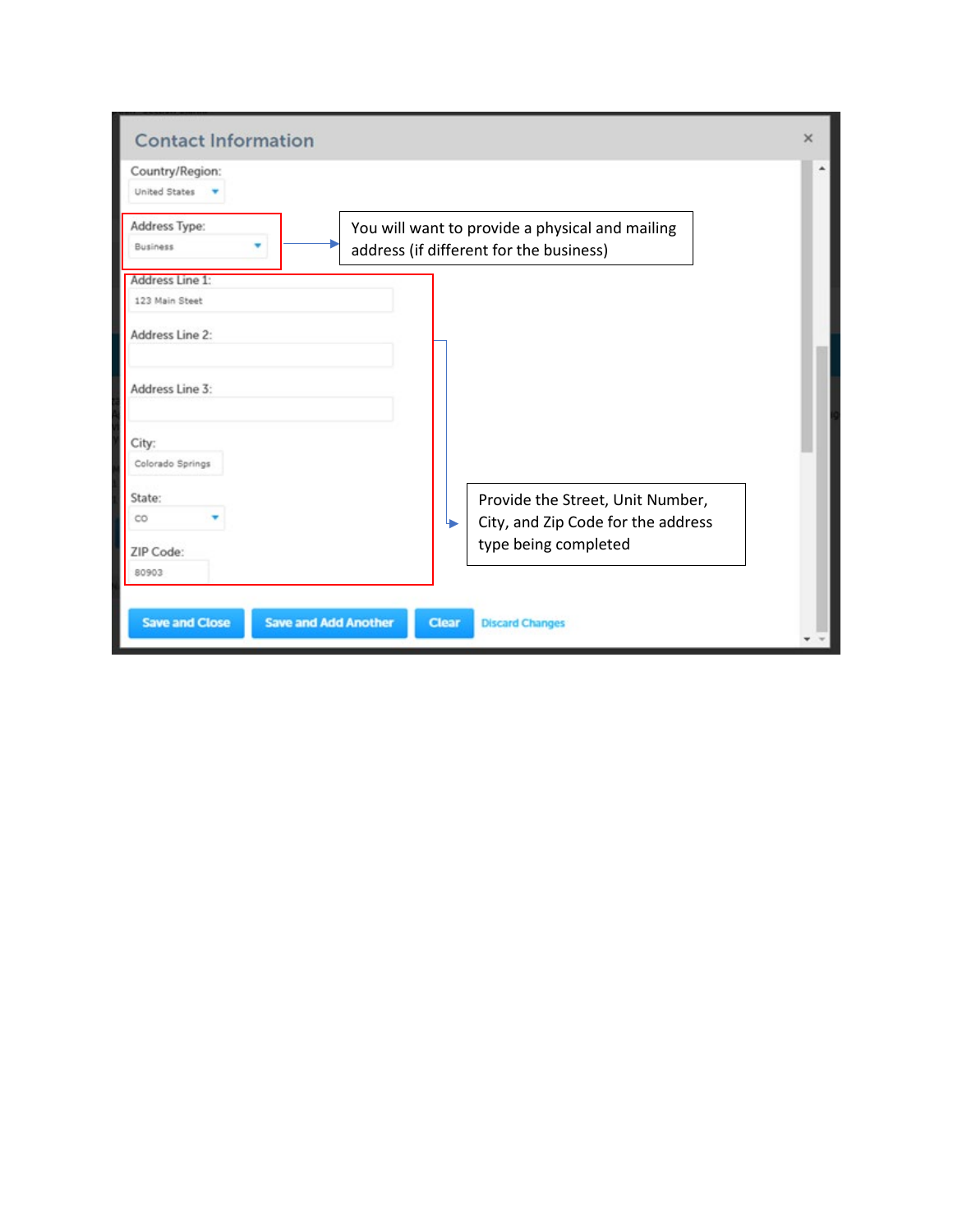8. Your created contacts will populate. Once you've met the minimum requirements for contacts on the license, a green checkmark will appear next to the contact type. Once all of the require contacts are made, you can proceed with the application. If you see a red triangle instead of a check mark, you have not made the required minimum entries for that contact.

| Showing 1-2 of 2 |                                       |                                      |                   |     |                   |                    |
|------------------|---------------------------------------|--------------------------------------|-------------------|-----|-------------------|--------------------|
| <b>Full Name</b> | <b>Business Name</b>                  | <b>Contact Type</b>                  | <b>Work Phone</b> | Fax | E-mail            | Action             |
| <b>John Doe</b>  | <b>John Doe</b><br><b>Enterprises</b> | <b>Applicant</b>                     |                   |     | johndoe@email.com | <b>Edit Delete</b> |
| <b>Jane Doe</b>  |                                       | <b>Resident Agent</b><br>for Service |                   |     | janedoe@email.com | <b>Edit Delete</b> |
|                  |                                       |                                      |                   |     |                   |                    |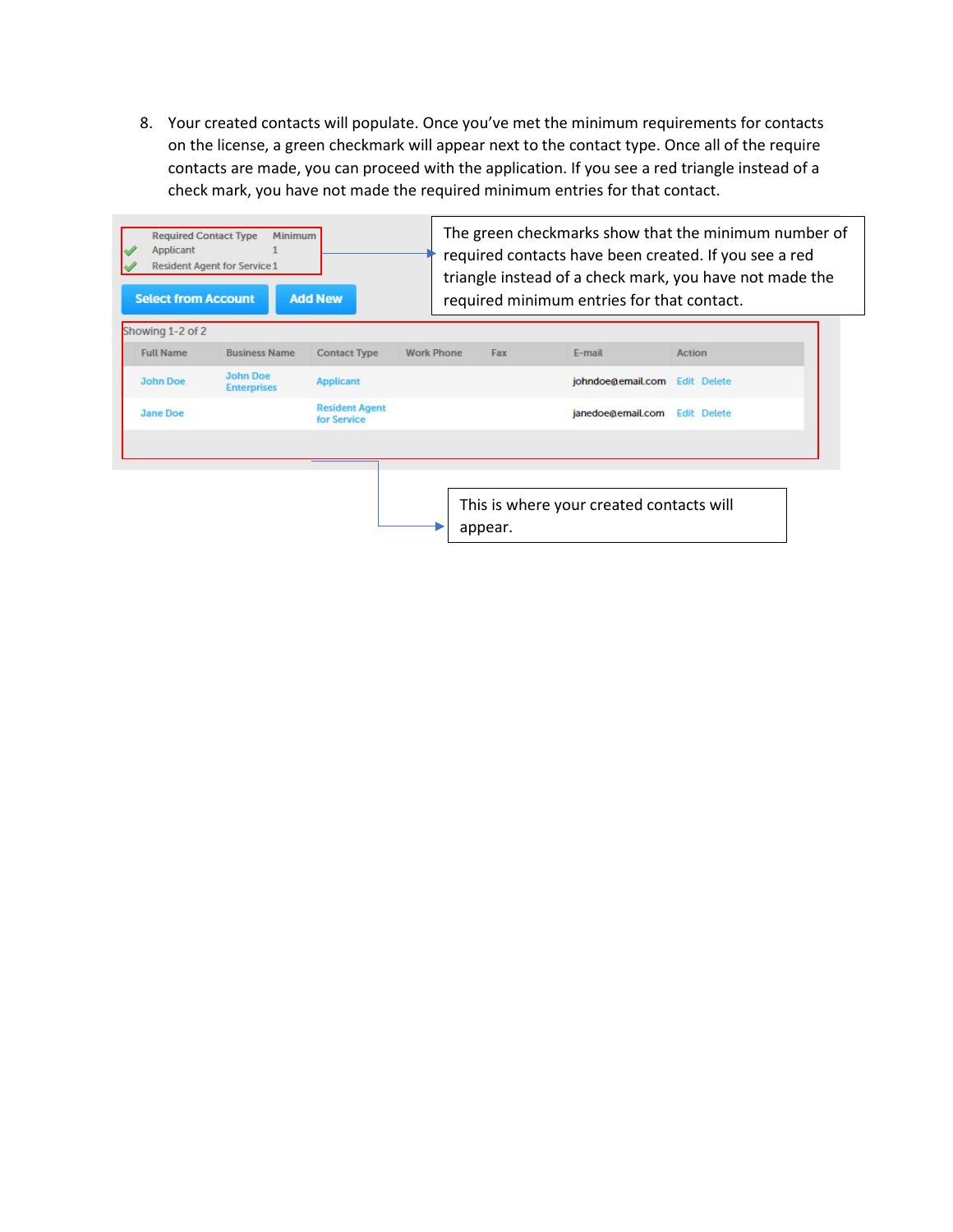9. In this section, you will choose which type of general business license you are applying for.

| <b>LICENSE INFORMATION</b>               |                                                                                                                                                |                              |   |
|------------------------------------------|------------------------------------------------------------------------------------------------------------------------------------------------|------------------------------|---|
| * Type of License:                       | Select "private security<br>guard" as the type of                                                                                              | Private Security Guard       |   |
| Colorado SOS Entity ID:                  | license                                                                                                                                        |                              |   |
| <b>FEIN:</b>                             |                                                                                                                                                |                              |   |
| Website:                                 |                                                                                                                                                |                              |   |
| <b>Business Type:</b>                    |                                                                                                                                                | --Select--                   |   |
| Have you submitted for uniform approval: |                                                                                                                                                | $)$ Yes $()$ No              |   |
|                                          | Please check if you provide On-Site services:                                                                                                  |                              |   |
|                                          | Please check if you provide Vehicle Patrol services:                                                                                           |                              |   |
|                                          | Please check if you provide armed services:                                                                                                    |                              |   |
|                                          | Please check if you provide unarmed services:                                                                                                  |                              |   |
| Use of Autos:                            |                                                                                                                                                | $)$ Yes $\bigcap$ No         |   |
| Applicant date of birth:                 |                                                                                                                                                | MM/DD/YYYY                   | 噩 |
|                                          | Have you completed a Basic Security Officer Training Program with $\bigcap$ Yes $\bigcap$ No<br>a minimum score of seventy-five percent (75%): |                              |   |
| within the next ninety (90) days:        | Do you intend to complete Basic Security Officer Training Program $\bigcap$ Yes $\bigcap$ No                                                   |                              |   |
| Firearm:                                 |                                                                                                                                                | $\bigcirc$ Yes $\bigcirc$ No |   |
| <b>Concealed Firearm:</b>                |                                                                                                                                                | $)$ Yes $()$ No              |   |
| Endorsement?:                            | Are you seeking CEW (Conductive Energy Weapon)                                                                                                 | $()$ Yes $()$ No             |   |
| <b>CRIMINAL HISTORY</b>                  |                                                                                                                                                |                              |   |
| criminal offense:                        | Has applicant ever been arrested, charged or convicted of ANY                                                                                  | $\gamma$ Yes $\bigcirc$ No   |   |
| license:                                 | Has the applicant or any principal or managing agent ever been<br>convicted of operating as an individual or a business without a              | $Yes$ No                     |   |
|                                          | Has the applicant or any principal or managing agent ever been<br>arrested, charged, or convicted of any criminal offense:                     | $\gamma$ Yes $\cap$ No       |   |
|                                          | Answer the following questions                                                                                                                 |                              |   |
|                                          | related to the private security guard                                                                                                          |                              |   |
| license.                                 |                                                                                                                                                |                              |   |
|                                          |                                                                                                                                                |                              |   |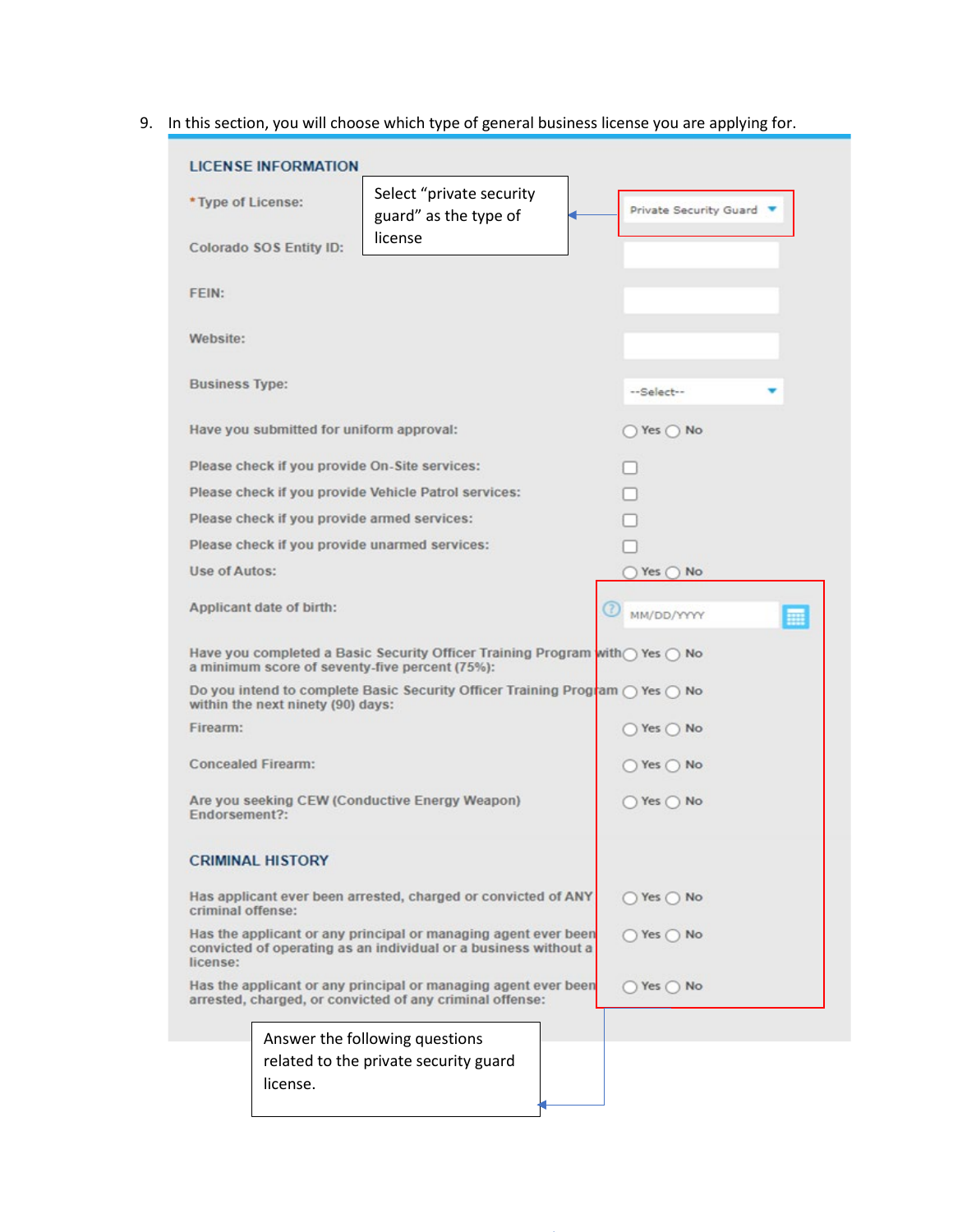This section is where you will provide the last 5 years of work and residential history and also criminal and licensing history.

| <b>Custom Lists</b>                                                                                    |                                                                                                          |
|--------------------------------------------------------------------------------------------------------|----------------------------------------------------------------------------------------------------------|
|                                                                                                        |                                                                                                          |
| <b>EMPLOYER AGENCIES</b>                                                                               |                                                                                                          |
| Employer Agency's license number can be found on the Request for Issuance form or contact your Agency. | Provide the license number                                                                               |
|                                                                                                        |                                                                                                          |
| Showing 0-0 of 0                                                                                       | of the security agency you                                                                               |
| <b>Agency License Number</b><br>No records found.                                                      | are working for.                                                                                         |
|                                                                                                        |                                                                                                          |
| <b>Edit Selected</b><br><b>Delete Selected</b><br>Add a Row<br>$\overline{\phantom{a}}$                |                                                                                                          |
| <b>WORK HISTORY</b>                                                                                    |                                                                                                          |
| List applicant work history for the past five years.                                                   |                                                                                                          |
|                                                                                                        |                                                                                                          |
| Showing 0-0 of 0<br><b>First Name</b><br><b>Middle Name</b><br><b>Last Name</b><br><b>Employer</b>     | <b>End Date</b><br><b>Job Title</b><br>City<br><b>State</b><br><b>Zip Code</b><br><b>Start Date</b>      |
| No records found.                                                                                      |                                                                                                          |
| $\overline{\phantom{a}}$                                                                               |                                                                                                          |
| <b>Edit Selected</b><br><b>Delete Selected</b><br>Add a Row                                            |                                                                                                          |
| <b>CRIMINAL AND LICENSE HISTORY</b>                                                                    |                                                                                                          |
| Has the applicant or any principal or managing agent ever been arrested, charged, or convicted of an   |                                                                                                          |
|                                                                                                        | Click "add row" to enter 5 years of work and                                                             |
| Showing 0-0 of 0<br><b>First Name</b><br><b>Middle Name</b><br><b>Last Name</b>                        | residential history and any criminal or licensing                                                        |
| No records found.                                                                                      | history.                                                                                                 |
|                                                                                                        |                                                                                                          |
| <b>Edit Selected</b><br><b>Delete Selected</b><br>Add a Row                                            |                                                                                                          |
| <b>ADDRESSES LAST FIVE YEARS</b>                                                                       |                                                                                                          |
| List applicant address history for the past five years.                                                |                                                                                                          |
|                                                                                                        |                                                                                                          |
| Showing 0-0 of 0                                                                                       |                                                                                                          |
| <b>First Name</b><br><b>Middle Name</b><br>Last Name                                                   | <b>End Date</b><br><b>Address</b><br><b>City</b><br><b>State</b><br><b>Zip Code</b><br><b>Start Date</b> |
| No records found.                                                                                      |                                                                                                          |
| <b>Edit Selected</b><br><b>Delete Selected</b><br>Add a Row<br>$\overline{\phantom{a}}$                |                                                                                                          |
|                                                                                                        |                                                                                                          |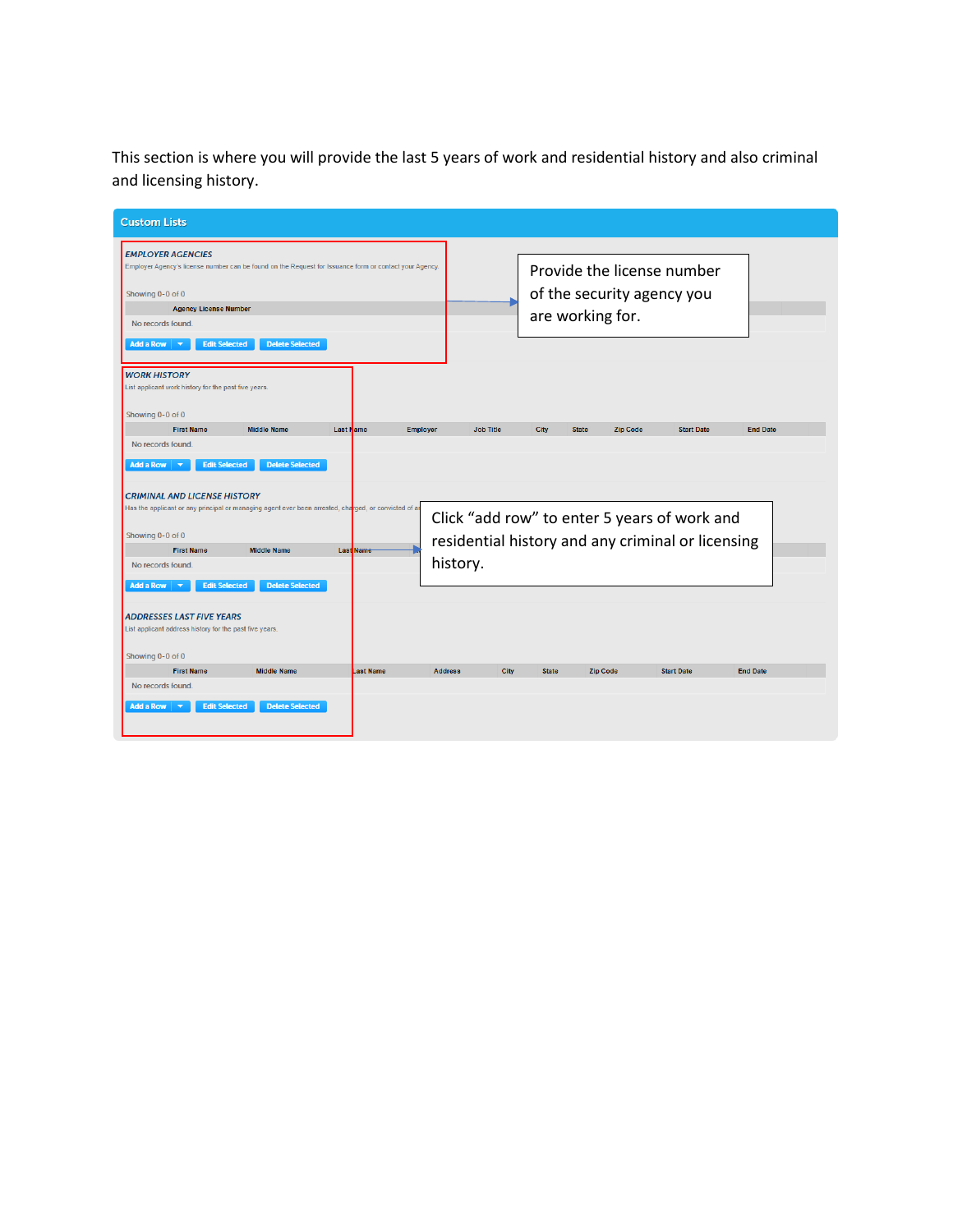10. Next step is to upload the required documents. All the required documents for each license type can be found on our website coloradosprings.gov/license. For a Private Security Guard License, we will require: Request for Issuance (completed and provided by your employer), Supplemental Application, Lawful Presence Affidavit, Headshot for the license (free of any glasses, hats, etc. w/ distraction free background), Copy of a government issued ID, and any applicable training certificates.

| <b>Attachment</b>                       |                                               |             |                      |               |                                                                                                                                                                                                        |
|-----------------------------------------|-----------------------------------------------|-------------|----------------------|---------------|--------------------------------------------------------------------------------------------------------------------------------------------------------------------------------------------------------|
|                                         |                                               |             |                      |               | Please attach the applicable general liability insurance Acord document, lawful presence affidavit (if sole proprietor), secretary of state certificate, and City bond form. Please reference the City |
| The maximum file size allowed is 20 MB. | Clerk's website to obtain required documents. |             |                      |               |                                                                                                                                                                                                        |
|                                         |                                               |             |                      |               | ade;adp;bat;chm;cmd;com;cpl;exe;hta;htm;html;ins;isp;jar;js;jse;lib;lnk;mde;mht;mhtml;msc;msp;mst;php;pif;scr;sct;shb;sys;vb;vbe;vbs;vxd;wsc;wsf;wsh are disallowed file types to upload.              |
| Name                                    | <b>Type</b>                                   | <b>Size</b> | <b>Latest Update</b> | <b>Action</b> |                                                                                                                                                                                                        |
| Add                                     |                                               |             |                      |               |                                                                                                                                                                                                        |
|                                         |                                               |             |                      |               |                                                                                                                                                                                                        |
| your computer to upload                 | Click "add" to find a document on             |             |                      |               | Documents will automatically populate<br>once uploaded in this area                                                                                                                                    |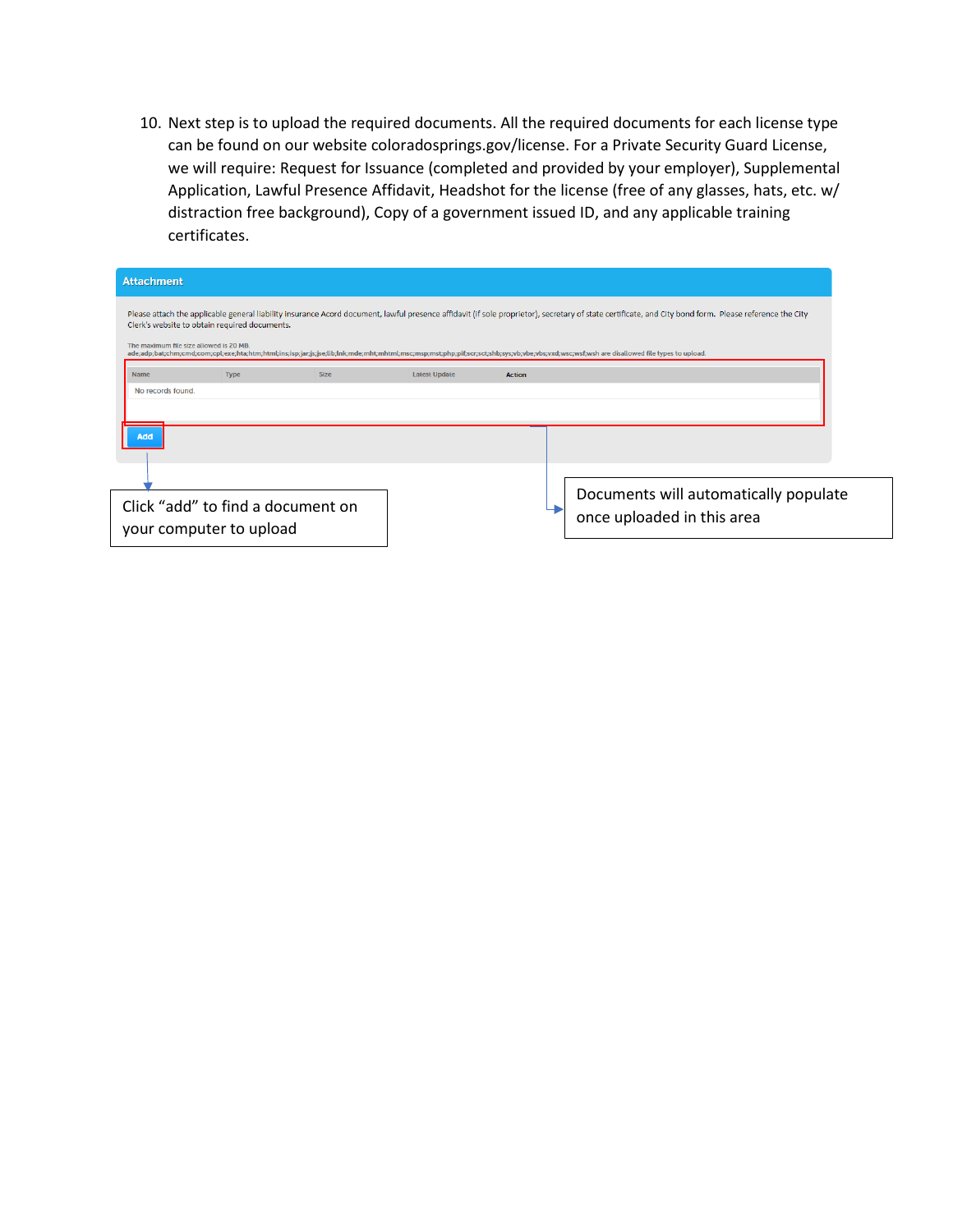11. You will want to click "add" to search for a file on your computer to upload.



12. Select the file you would like to upload. You will get to distinguish the type of file being uploaded and provide a brief description

|                                                                                       | *Type:<br>This is where you will select<br>Department Review Form<br>what type of file you attached.<br>▼<br>File:<br>CrystalViewer.pdf<br>100% |                                                             |
|---------------------------------------------------------------------------------------|-------------------------------------------------------------------------------------------------------------------------------------------------|-------------------------------------------------------------|
| Click "save"<br>once you<br>provide an<br>attachment<br>type and<br>description.<br>↵ | Description:<br>Department Review Form<br><b>Spell Check</b><br>Add<br><b>Remove All</b><br><b>Save</b>                                         | Provide a brief<br>description of the<br>uploaded document. |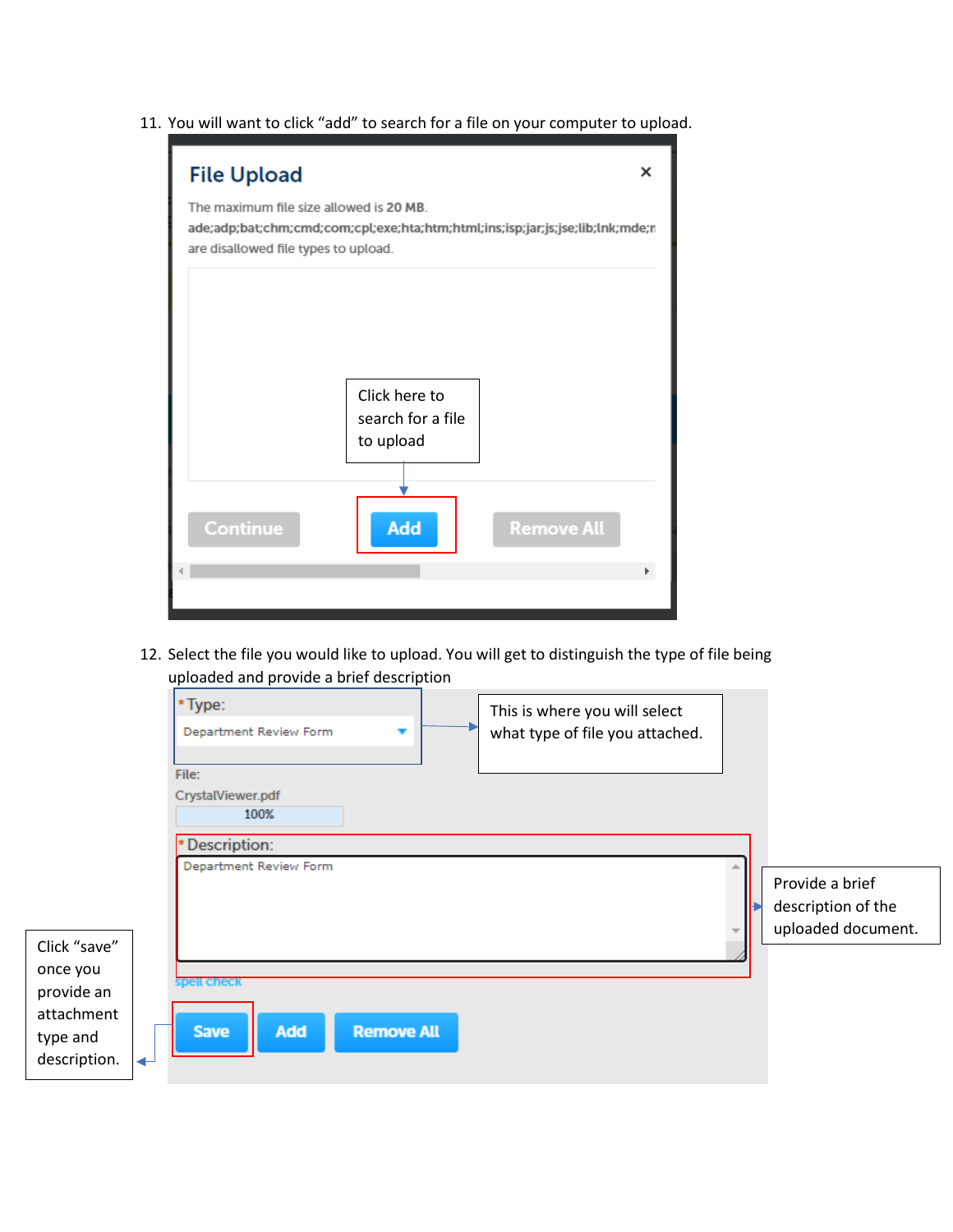13. The next screen will be a review of the application. Look over the screen to confirm the information presented is accurate. At the bottom of the screen, you will see an affirmation. Please read what is in the box and then check the required box.



14. The final step will be to pay the associated fees for the application. Follow the prompts through out to add a credit/debit card and to pay for the application. FOR THE PAYEE, PLEASE PROVIDE THE GUARD'S FIRST AND LAST NAME AS THE RECEIPT DOUBLES AS A TEMPORARY LICENSE. Once paid, you will receive a confirmation and the Clerk's Office will begin to review the application. If any corrections are needed to the application, the Clerk's Office will reach out via email to the email addresses

listed for the business.

## **Contractor Application**

| 1 Step 1 | Step <sub>2</sub> | Review | <b>LERR</b>       | 5 Record Issuance |
|----------|-------------------|--------|-------------------|-------------------|
|          |                   |        | ----------------- |                   |

## Step 4: Pay Fees

Listed below are preliminary fees based upon the information you've entered. Some fees are based on the quantity of work items installed or repaired. Enter quantities where applicable. The following screen will display your total fees.

| <b>Application Fees</b>                                                                                                                                                                 |                                                                                                                                             |          |
|-----------------------------------------------------------------------------------------------------------------------------------------------------------------------------------------|---------------------------------------------------------------------------------------------------------------------------------------------|----------|
| Fees                                                                                                                                                                                    | Qty.                                                                                                                                        | Amount   |
| Concrete Contractor License Fee                                                                                                                                                         |                                                                                                                                             | \$110.00 |
| TOTAL FEES: \$110.00<br>Note: This does not include additional inspection fees which may be assessed later.<br>Click "check out" to start the<br><b>Check Out »</b><br>payment process. | Here will list the<br>application(s) that you will<br>make payment for. Fees will<br>vary based on the<br>application being applied<br>for. |          |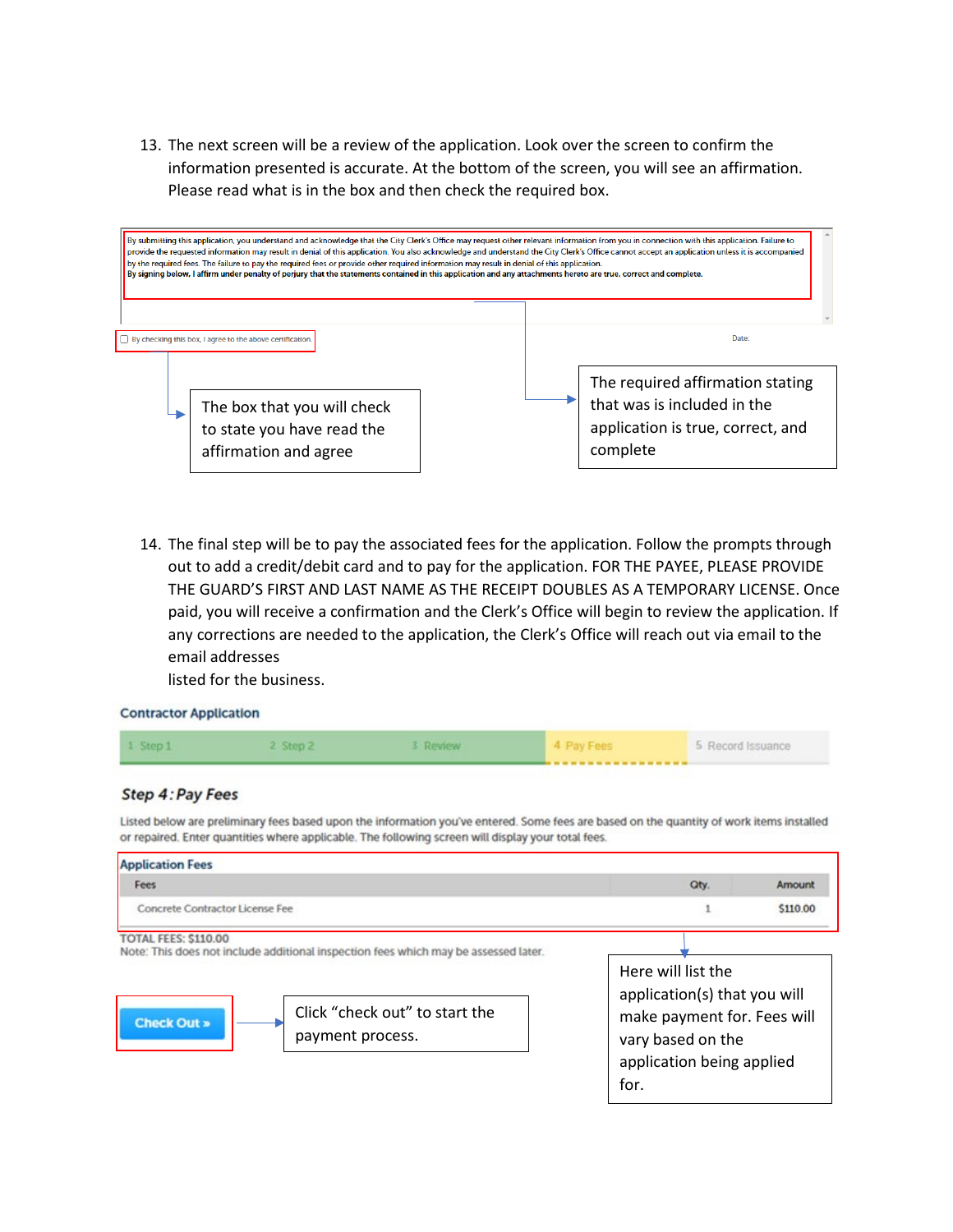Cart

|  | <b>Receipt/Record</b><br>$-1$<br>issuance |
|--|-------------------------------------------|
|  |                                           |

## Step 1: Select item to pay

Click on the arrow in front of a row to display additional information. Items can be saved for a future checkout by clicking on the Save for later link.

| <b>PAY NOW</b>                                                                                                                                                                                                                                                                                                             |                                                                                                             |                                 |                                            |                                                                           |                                     |
|----------------------------------------------------------------------------------------------------------------------------------------------------------------------------------------------------------------------------------------------------------------------------------------------------------------------------|-------------------------------------------------------------------------------------------------------------|---------------------------------|--------------------------------------------|---------------------------------------------------------------------------|-------------------------------------|
| <b>No Address</b><br>1 Application(s)   \$110.00<br>۰<br><b>Contractor Application</b><br>22TMP-004420                                                                                                                                                                                                                     | here.                                                                                                       | Your application will be listed |                                            |                                                                           |                                     |
| Total amount to be paid: \$110.00<br>Note: This does not include additional inspection fees which may be assessed late<br><b>Checkout »</b><br><b>Edit Cart »</b><br><b>Continue Shopping »</b>                                                                                                                            |                                                                                                             |                                 |                                            | The cost of the application will be<br>type of license being applied for. | listed here. The fee depends on the |
| <b>Payment Options</b><br>Amount to be charged: \$110.00<br>Pay with Credit Card                                                                                                                                                                                                                                           | Click the "checkout" button<br>to proceed with payment.                                                     |                                 |                                            |                                                                           | - successo a unhauno sino           |
| <b>Credit Card Information:</b><br>*Card Type:<br>* Card Number:<br>-Select-<br>*Name on Card:<br>* Exp. Date:<br>$0.1$<br>2022<br>Credit Card Holder Information:<br>Auto-fill with<br>Peter Clark*<br>Country:<br>United States<br>* Street Address:<br>*City:<br>* State:<br>*Zip:<br>-Selective<br>· Phone:<br>E-mail: | $^{\circ}$<br>* Security Code:                                                                              | ▶                               | Provide the asked for<br>card information. |                                                                           |                                     |
| Submit Payment »                                                                                                                                                                                                                                                                                                           | "Submit payment" will<br>submit the application<br>which will be reviewed<br>by the City Clerk's<br>Office. |                                 |                                            |                                                                           |                                     |